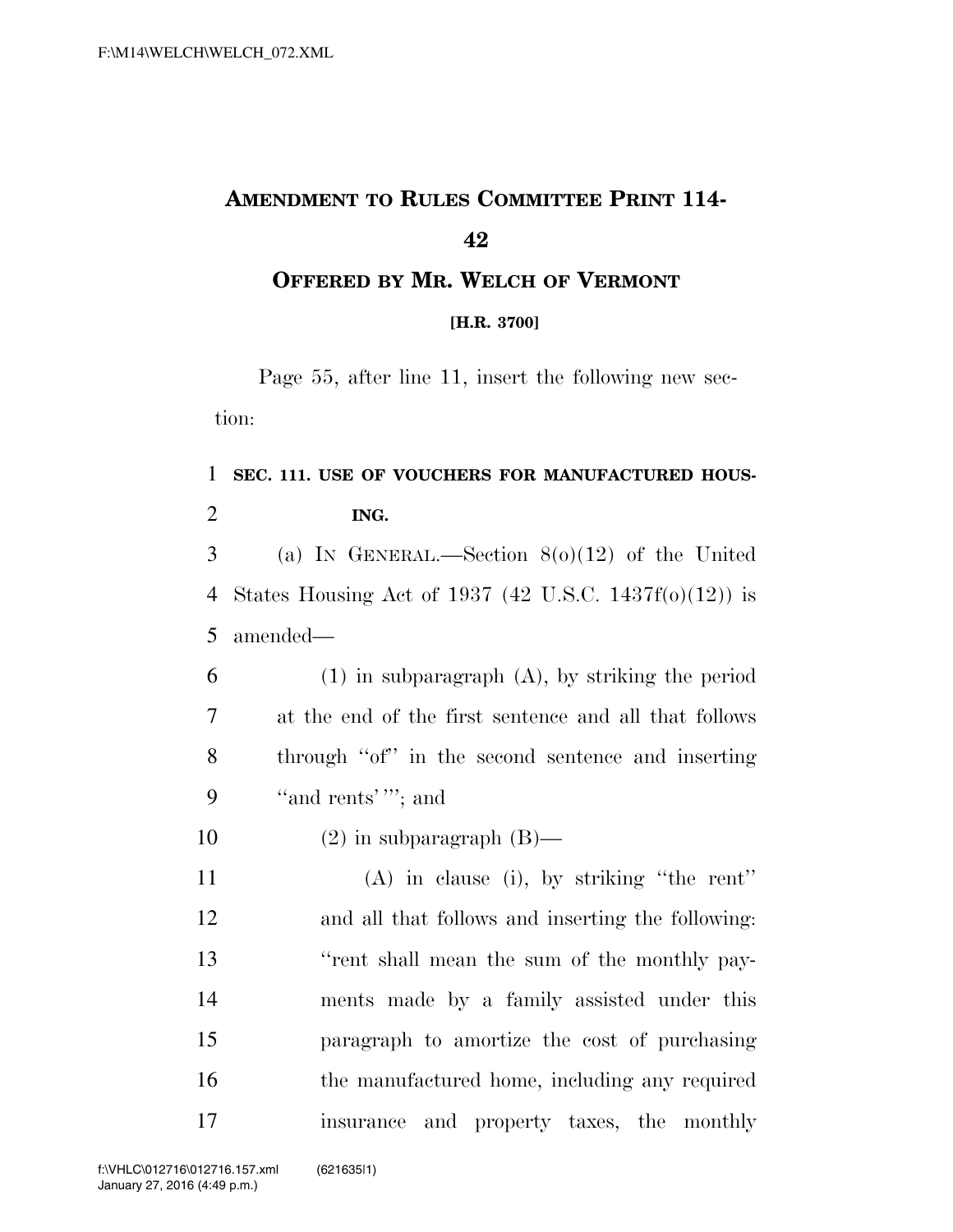| $\mathbf{1}$   | amount allowed for tenant-paid utilities, and         |
|----------------|-------------------------------------------------------|
| $\overline{2}$ | the monthly rent charged for the real property        |
| 3              | on which the manufactured home is located, in-        |
| $\overline{4}$ | cluding monthly management and maintenance            |
| 5              | charges.";                                            |
| 6              | (B) by striking clause (ii); and                      |
| 7              | $(C)$ in clause (iii)—                                |
| 8              | (i) by inserting after the period at the              |
| 9              | end the following: "If the amount of the              |
| 10             | monthly assistance payment for a family               |
| 11             | exceeds the monthly rent charged for the              |
| 12             | real property on which the manufactured               |
| 13             | home is located, including monthly man-               |
| 14             | agement and maintenance charges, a pub-               |
| 15             | lic housing agency may pay the remainder              |
| 16             | to the family, lender or utility company, or          |
| 17             | may choose to make a single payment to                |
| 18             | the family for the entire monthly assist-             |
| 19             | ance amount."; and                                    |
| 20             | (ii) by redesignating such clause as                  |
| 21             | clause (ii).                                          |
| 22             | (b) EFFECTIVE DATE.—The Secretary of Housing          |
| 23             | and Urban Development shall issue notice to implement |